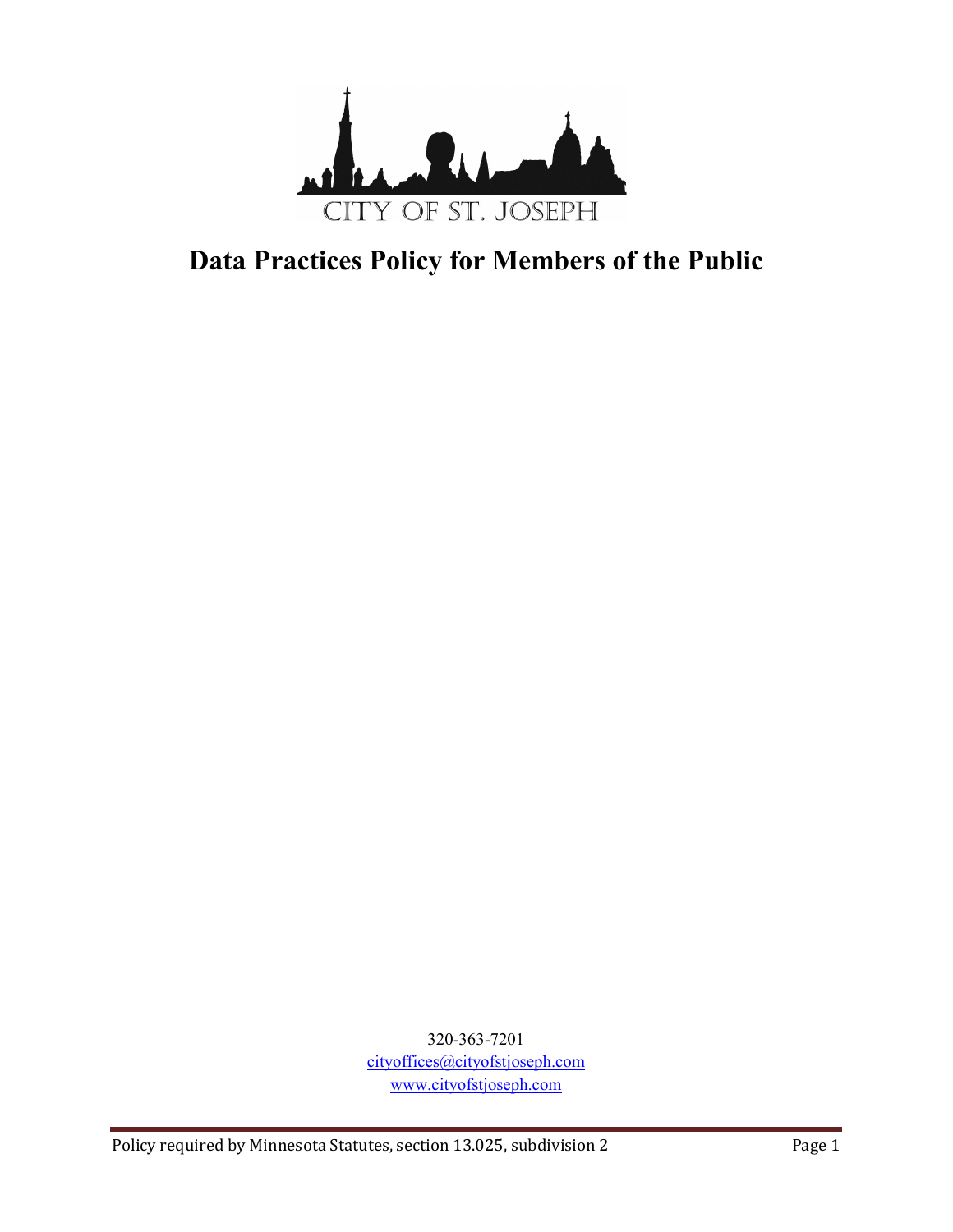## **Right to Access Public Data**

The Government Data Practices Act (Minnesota Statutes, Chapter 13) presumes that all government data are public unless a state or federal law says the data are not public. Government data is a term that means all recorded information a government entity has, including paper, email, DVDs, photographs, etc.

The Government Data Practices Act also provides that this government entity must keep all government data in a way that makes it easy for you, as a member of the public, to access public data. You have the right to look at (inspect), free of charge, all public data that we keep. You also have the right to get copies of public data. The Government Data Practices Act allows us to charge for copies. You have the right to look at data, free of charge, before deciding to request copies.

## **How to Make a Data Request**

To look at data or request copies of data that the City of St. Joseph keeps, made a written request. Make your request for data to the appropriate individual listed in the Data Practices Contacts on page 4

If you choose not to use the data request form, your request should include:

- That you, as a member of the public, are making a request for data under the Government Data Practices Act, Minnesota Statutes, Chapter 13;
- Whether you would like to look at the data, get copies of the data, or both; and
- A clear description of the data you would like to inspect or have copied

The City of St. Joseph cannot require you, as a member of the public, to identify yourself or explain the reason for your data request. However, depending on how you want us to process your request (if, for example, you want us to mail you copies of data), we may need some information about you. If you choose not to give us any identifying information, we will provide you with contact information so you may check on the status of your request. In addition, please keep in mind that if we do not understand your request and have no way to contact you, we will not be able to begin processing your request.

#### **How We Respond to a Data Request**

Upon receiving your request, we will work to process it.

- If we do not have the data, we will notify you in writing as soon as reasonably possible.
- If we have the data, but the data are not public, we will notify you as soon as reasonably possible and state which specific law says the data are not public.
- If we have the data, and the data are public, we will respond to your request appropriately and promptly, within a reasonable amount of time by doing one of the following:
	- o Arrange a date, time, and place to inspect data, for free, if your request is to look at the data, or
	- o Provide you with copies of the data as soon as reasonably possible. You may choose to pick up your copies, or we will fax them to you. If you want us to send you the copies, you will need to provide us with an address or fax number. We will provide electronic copies (such as email or CD-ROM) upon request if we keep the data in electronic format. Information about copy charges in on Page 5.
	- o We may require you to pre-pay for the copies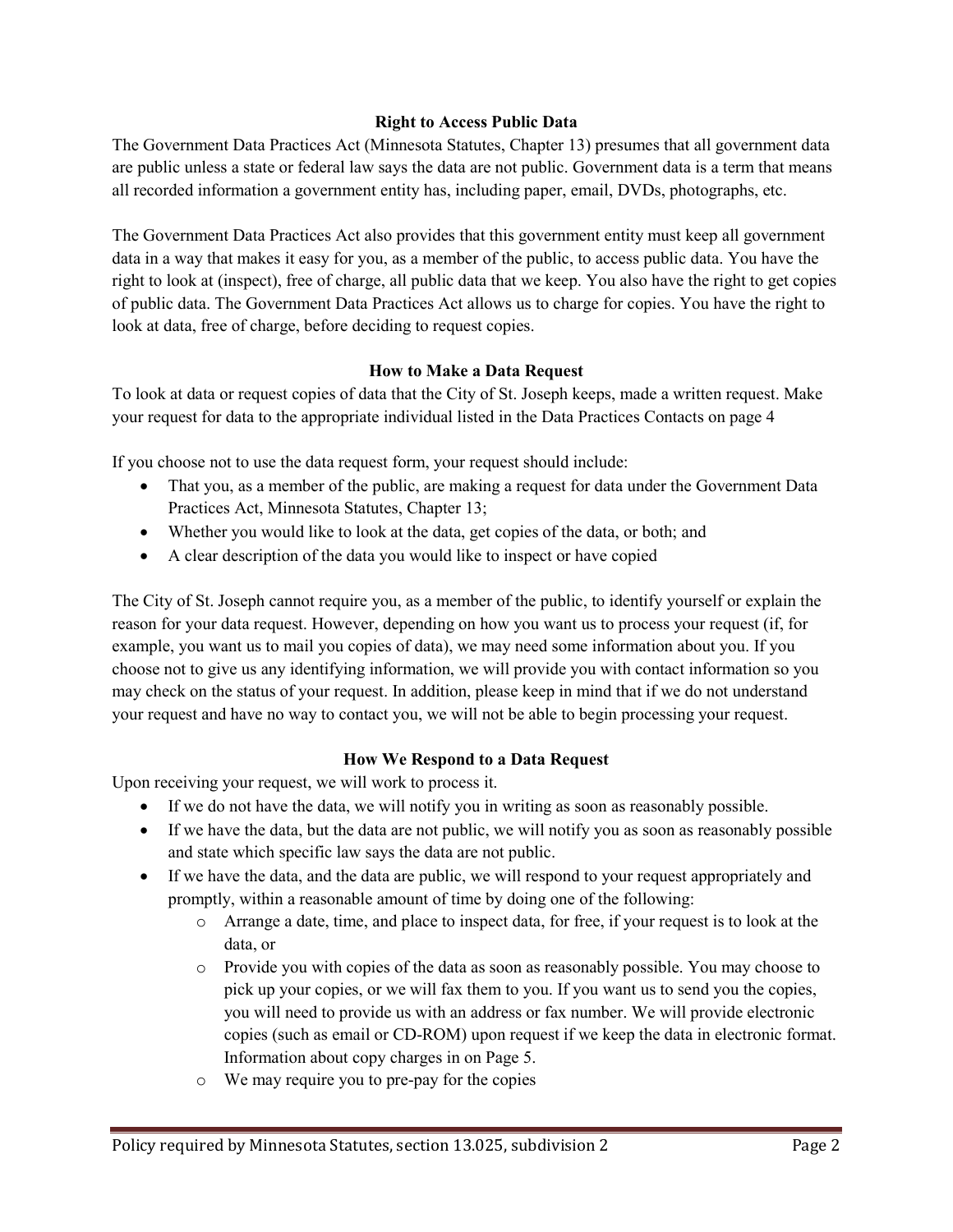If you don't understand some of the data (technical terminology, abbreviations, or acronyms), please let us know. We will give you an explanation if you ask.

The Government Data Practices Act does not require us to create or collect new data in response to a data request if we do not already have the data, or to provide data in a specific form or arrangement if we do not keep the data in that form or arrangement. (For example, if the data you request are on paper only, we are not required to create electronic documents to respond to your request.) If we agree to create data in response to your request, we will work with you on the details of your request, including cost and response time.

In addition, the Government Data Practices Act does not require us to answer questions that are not requests for data.

# **Requests for Summary Data**

Summary data are statistical records or reports that are prepared by removing all identifies from private or confidential data on individuals. The preparation of summary data is not a means to gain access to private or confidential data. We will prepare summary data if you make your request in writing. We may require you to pre-pay for copies and for the cost of creating the data. Upon receiving your written requests – you may use the data request form on Page 6. We will respond as soon as practical with the cost to provide the data and a timeframe as to when the data can be made available to you.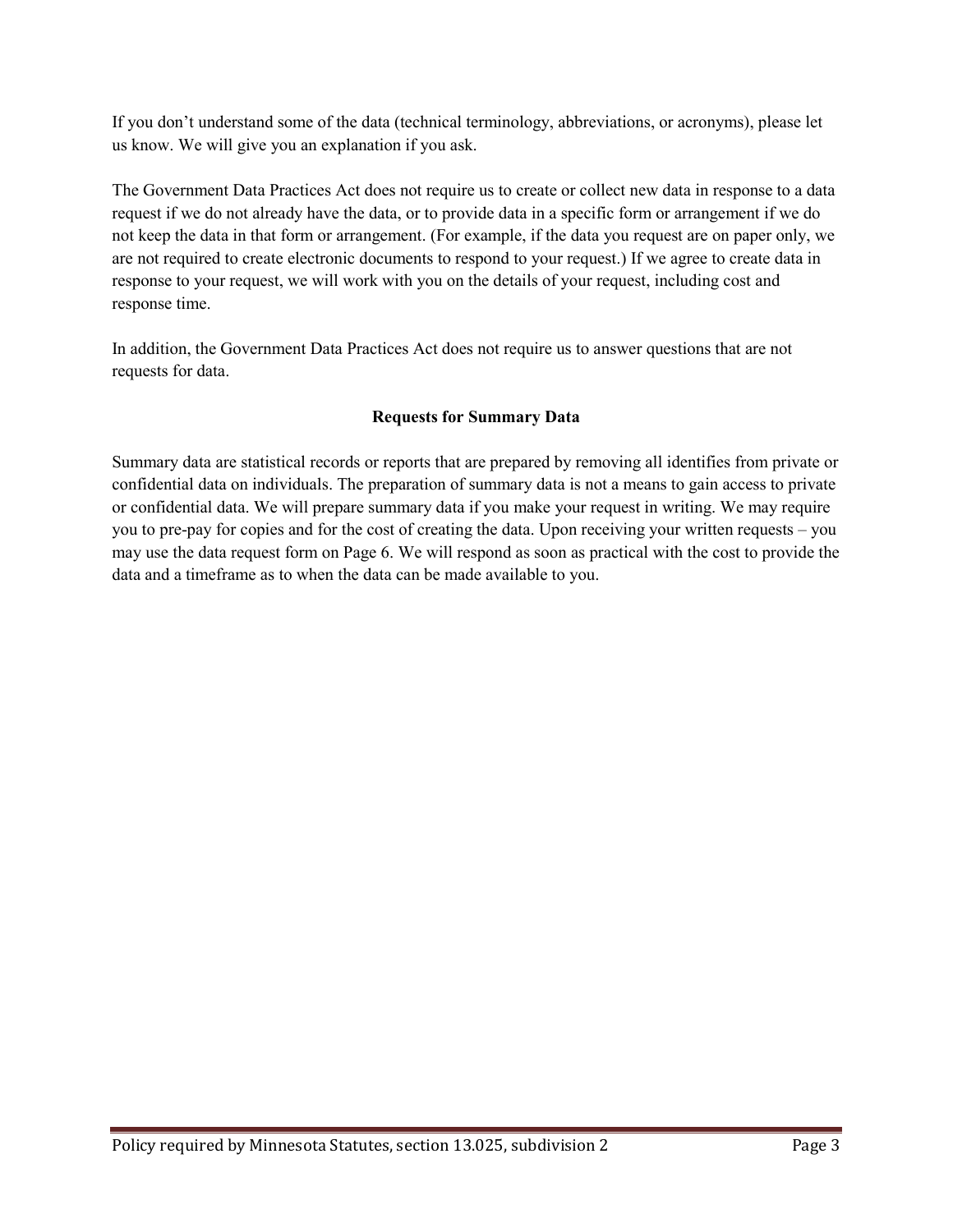## **Data PracticesContacts**

#### **Responsible Authority**

City Administrator Therese Haffner 75 Callaway St E St. Joseph, MN 56374 320-363-7201

## **Data Practices Compliance Official**

City Attorney Susan Dege Jovanovich, Kadlec & Athman 1010 W. St. Germain, Suite 420 St. Cloud, MN 56301 320-230-0203

#### **DataPractices Designees-Police DepartmentAdministration**

Records Specialist Mary Beth Munden 75 Callaway St E St. Joseph, MN 56374 320-363-8250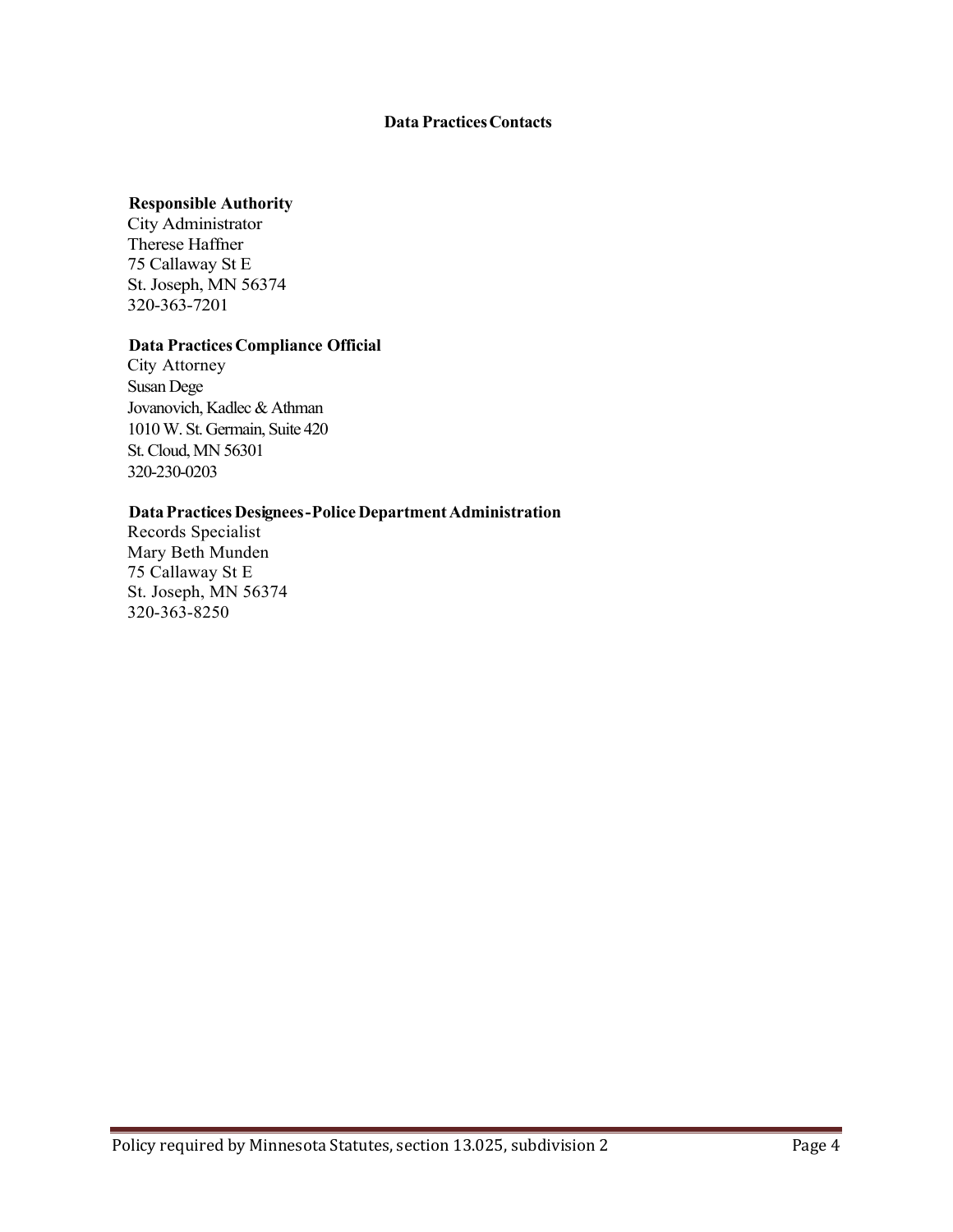# **Copy Costs – Members of the Public**

The City of St. Joseph charges members of the public for copies of government data. These charges are authorized under Minnesota Statutes, section 13.03, subdivision 3(c).

You must pay for the copies before we will give them to you.

## **For 100 or Fewer Paper Copies – 25 cents per page**

100 or fewer pages of black and white, letter or legal-size paper copies cost 25 cents for a one-sided copy, or 50 cents for a two-sided copy.

## **Most Other Types of Copies – Actual Cost**

The charge for most other types of copies, when a charge is not set by statute or rule, is the actual cost of searching for and retrieving the data, and making the copies or electronically transmitting the data (e.g. sending the data by email).

In determining the actual costs of making copies, we factor in employee time, the cost of the materials onto which we are copying the data (paper, CD, DVD, etc.), and mailing costs (if any). If your request is for copies of data that we cannot reproduce ourselves, such as photographs, we will charge you the actual cost we must pay an outside vendor for the copies.

The cost of employee time to search for data, retrieve data, and make copies will be based on the lowest salaried employee capable of providing the information requested.

If, because of the subject matter of your request, we find it necessary for a higher-paid employee to search for and retrieve the data, we will calculate the search and retrieval portion of the copy charge at the higher salary/wage.